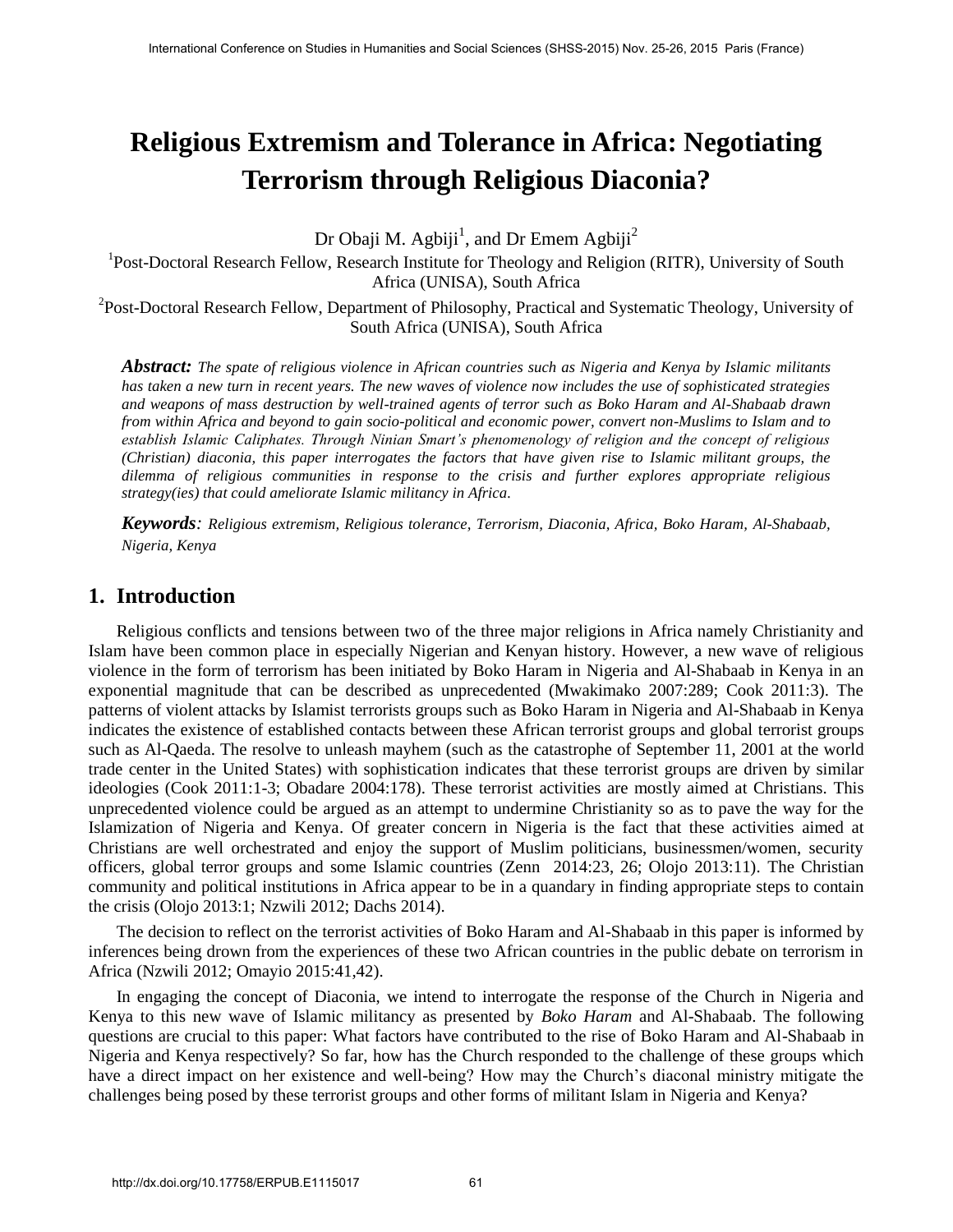This paper will be informed by Ninian Smart's (1996) phenomenological paradigm of religion in the sociology of religion. Smart opines that power animates the various dimensions of religion. As such the will to appropriate the absolute power of God drives religious leaders and especially preachers who see themselves and are seen by their followers as following in the footsteps of prophets of monotheistic religions (Islam, Christianity and Judaism) (Smart 1996; cf. Popular Discourses of Salafi Radicalism and Salafi Counter-radicalism in Nigeria, hereafter Popular Discourses 2012:119).. Smart's phenomenological paradigm of religion could therefore illuminate on the reasons that have given rise to Boko Haram and Al-Shabaab and their ideology given the prevailing arguments touching on the rise of the groups as presented by some scholars and social commentators. The phenomenological paradigm could also account for the motivations of the leaders and members of Boko Haram and Al-Shabaab, and why they are inclined to religious intolerance, being audacious and arrogant in attacking Christians and socio-political institutions in Nigeria and Kenya.

In this paper we define religious tolerance as implying a willingness to 'put up with' the religious beliefs and cultures of other persons that share the same socio-political context with us even when our religious opinions and dogmas vary (cf. Hobolt et al. 2011: 3,4). On the other hand religious extremism or intolerance is the willingness of religious persons who subscribe to certain religious systems and doctrines believed to be sanctioned by God to murder or cause harm to other persons who subscribe to other religious systems and beliefs with the understanding that such acts of violence are in the service of God. Religious extremism is synonymous to religious terrorism. Extremists or terrorists have no sympathy for their victims, because they view those victims as enemies of God and they readily sacrifice their own lives because they expect huge and immediate afterlife rewards in return for martyrdom (Iannaccone & Berman 2006:109).

Following then our introductory discussion, we will first address the rise of Boko Haram and Al-Shabaab as deadly and very sophisticated wings of militant Islam. Secondly, we will interrogate what steps the Church has taken so far in addressing the challenges being posed by Boko Haram and Al-Shabaab. Thirdly, we will explore if and how the Church's diaconal ministry could contribute towards a more meaningful response to the menace of Boko Haram and Al-Shabaab.

# **2. The Rise of Islamic Militancy in Africa**

Our discussion on the rise of Islamic militancy in Africa with particular reference to Boko Haram and Al-Shabaab will be considered on the premise of a tentative exploration due to available space when compared to the burgeoning literature on the subject of Islamic terrorism in Africa. The intention is at least to first set a background that takes into account the basic factors that have given rise to these groups. Secondly, the account is to set the basis for the appraisal of the church's response to the crisis and the basis for which further steps can be undertaken in addressing the crisis. The discussions on these groups often centre on the origin of the groups and the socio-political, economic and religious factors that account for their emergence in Nigeria and Kenya (Olojo 2013; Popular Discourses 2012:120; Otiso 2009; Mwakimako 2007).

#### **2.1 The rise of Boko Haram in Nigeria**

Jama'atu Ahlis Sunna Lidda'awati Wal-Jihad<sup>1</sup> popularly known as Boko Haram can be seen in the broader context of Islamic movements that espouses unorthodox beliefs and unconventional religious practices. These groups are often linked to ethnic and religious violence in Nigeria, most notably the Maitatsine group active in the 1980s (Popular Discourses 2012:120). Although Boko Haram came to public notice in Nigeria in 2009, the origin of the group can be traced to 1995 (Mohammed 2014:9). Its initial emergence was as a Muslim youth organisation called Shabaab, under the leadership of Lawan Abubakar and later Mohammed Yusuf, with its headquarters in Maiduguri, Borno State, in north-eastern Nigeria. Until the death of Yusuf in 2009, Ibrahim Shekau the present leader of Boko Haram was the deputy leader of the group (Zenn 2014:23). It is believed that the initial membership of the group comprised Muslim students from the University of Maiduguri who dropped out of school in response to the preaching of a foreign Islamic scholar who convinced them that Western

 $\overline{a}$ 

<sup>1</sup> Boko Haram identifies itself as Jama'atu Ahlis Sunna Lidda'awati Wal-Jihad, which means "People Committed to the Propagation of the Prophet's Teachings and Jihad" in Arabic.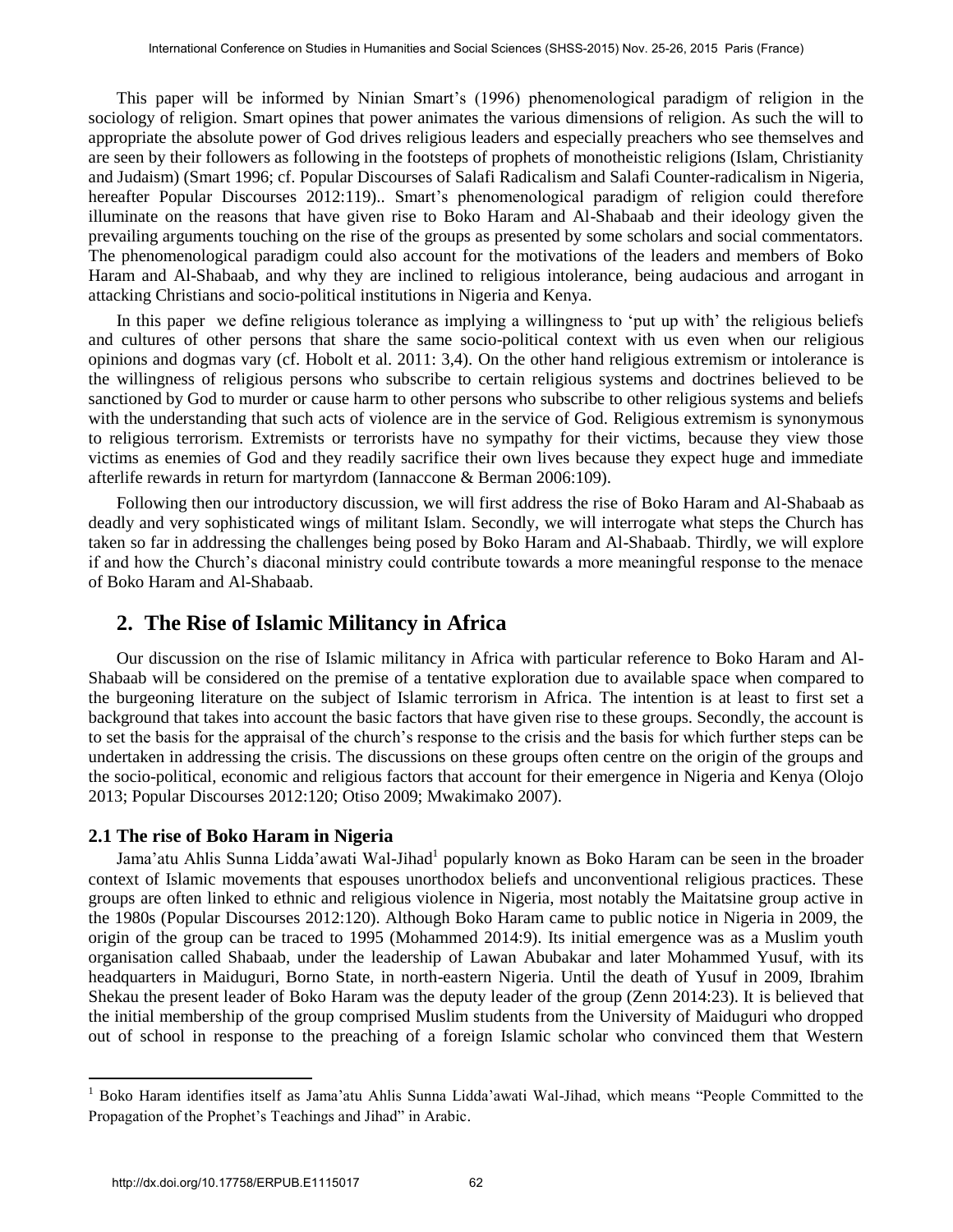education was *haram* (unlawful) in Islam (Olojo 2013:2,3). When translated from Hausa to English Boko Haram means "Western education is sinful".

Several factors have been articulated with regards to the rise of Boko Haram which have merit and cannot be ignored including structural factors such as socio-cultural systems, political structures and socio-economic factors including poverty, unemployment, economic marginalisation, discrimination, group grievances and illiteracy (Olojo (2013:1,2) which are used as mobilising factors by dangerous persons or groups to find support for terrorism in Northern Nigeria (Jonnie Carson 2012; Harnischfeger 2014:35). But it could also be argued that poverty and socio-economic problems are not affecting only the Muslim youths of northern Nigeria. Christian youths from Northern Nigeria and other parts of the country face similar challenges. Besides, why has the demand for the institutionalisation of sharia system and the rise of Boko Haram only been witnessed when a Christian is occupying the position of president of the nation? In addition, what connection does the church have with the disparity between the rich and the poor and the failure of the state to address the economic challenges of her citizens to attract the anger of the Muslim youths against her? Or could it be based on what Ogbu Kalu (2010) has termed the theory of social suffering - a case of misappropriated anger, which instead of the poor directing their frustration on the structures that keep them down, they take it on the religious other?

Mohammed (2014:23) has argued that besides internal factors such as mentioned above, the drivers of Islamic militancy in Nigeria also include external political, colonial and religious factors. He insists that these external factors have made a greater contribution to the crisis. Whilst these external factors such as colonialism and the war against terrorism impinge on the sentiment of Western domination over the non-western world, it also feeds the religious sentiments of the Muslim world including the Muslim youths of northern Nigeria as a domination of Christianity over Islam. Based on this perception, Boko Haram, its members and supporters see themselves as rising in defence of Islam especially in the restoration of the Caliphate founded by Usman dan Fodio and joining forces with the Muslim Ummah in fighting Jihad against the western world and its Christian allies in Nigeria (Harnischfeger 2014:43, 47,51 cf. HRW 2012:26,30).

Therefore, some scholars insist that the nucleus of the ideology of Boko Haram and indeed other forms of Islamic militancy in Nigeria is religious (Agbiboa 2013: 8; Mohammed 2014:23). Other drivers which are assumed to be socio-political and economic are merely engaged to score a religious point or used to give impetus to a religious agenda (Agbiboa 2013: 8). This conclusion is reached in consideration of the statements of the leaders of Boko Haram, who insist on the religious motives of their insurrection: "This is a war between Muslims and non-Muslims…This is not a tribal war, nor is it … a war for financial gains, it is solely a religious war"<sup>2</sup> (Harnischfeger 2014:35). The message of Boko Haram was articulated by its leader Mohammed Yusuf whose teachings were derived from and reflect the extant discourse and ideology of radical Islamism worldwide, in rejection of secularism, democracy, Western education and Westernisation secularism and the pursuit of its replacement by Shariah (Mohammed 2014:15). His teachings urged the members to lay down their lives and resources to the endeavour and assured them of victory and eternal reward from Allah. As a result of his teachings Boko Haram has carried out numerous violent attacks on churches and Christians in North and central Nigeria between 2009 till date which involves killings of Christians, destruction of properties and rape etc. On many occasions lasting for days which is well documented in literature and cannot here be dealt with in details because of limited space (HRW 2012:44,45; Pretorius 2013:209; (Zaimov 2014).

Yusufu's teachings affirms Smart's theory that he has taken on himself the position of the powerful other (divinity) to fight for him/her as the Prophet did (cf. Smart 1996; Popular Discourses 2012:119). From the views of scholars and social commentators, it appears that Christians in Nigeria are facing enormous persecution and martyrdom from the hands of Muslims and Boko Haram. Above all, Boko Haram appears to have declared war against Christians and they seem to be employing all of their resources derived from within and outside of Nigeria to achieve their jihadist agenda. But a similar scenario is also being witnessed in Kenya where Al-Shabaab appears to be on a rampage.

 $\overline{a}$ 

<sup>&</sup>lt;sup>2</sup> Abubakar Shekau the leader of Boko Haram in a video message, in (Anon.), "Jos Bombing: Text of video Statement by Jama'atu Ahlus-Sunnah Lidda'awati Wal Jihad", *Elombah*, 28 December 2010.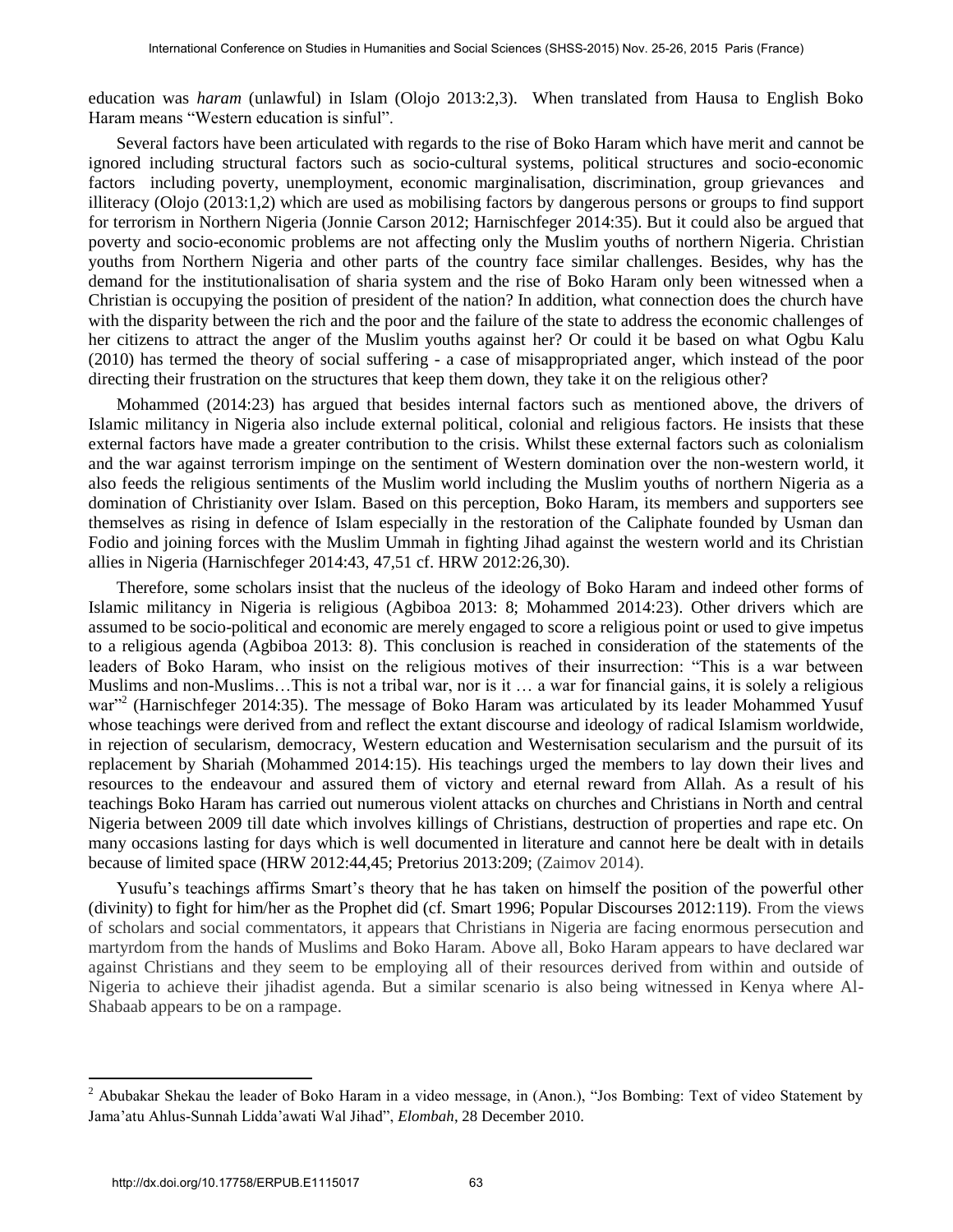#### **2.2 The rise of Islamic terrorism in Kenya**

Although Kenya has witnessed various waves of terrorism historically such as ethno-nationalist or separatist, the current religious or "sacred" terrorism such that is perpetrated by Al Qaeda and its affiliate organisation Al-Shabaab, is currently operational in the country (Otiso 2009:108,109). The engagement of native Muslim Kenyans in the terrorist activities of Al-Shabaab has been attributed by public commentators to the development of many Salafi religious institutions in eastern Africa in the middle of the last century by Saudi Arabia. The outposts took off in Sudan and Somalia, where Muslim-majority populations were governed by dictatorial regimes (Meleagrou-Hitchens 2013). These two countries became hubs of Salafi teaching, with Sudan in particular becoming a popular destination for Kenyan Sufi sheikhs seeking training. Many of these Sufi sheikhs returned home to Kenya as Salafis (Meleagrou-Hitchens 2013). One of such Salafi was Aboud Rogo. Rogo was able to establish himself as one of the leading Salafi preachers in Kenya. By the 1990s, he established ties with jihadists around the world Meservey has argued that terrorist activities in Kenya that are specifically targeted at Christians are no longer a new development. Since October 2011, Al-Shabaab has launched more than 100 attacks inside Kenya that have claimed hundreds of lives and sent the country's tourism industry into a tailspin. Many of the attacks have been as ruthless as the attack on the Westgate Mall in Nairobi in September 2013, that of a Kenyan town in June 2014 and that of Garrisa University where non-Muslims were systematically executed (Meservey 2015 cf. Kigotho 2015).

The Westgate shopping centre attacks in Nairobi, Kenya ranks as one of Al-Shabaab's high profile operations within the shores of Kenya. In this attack, non-Muslims were targeted when Islamic militants stormed a shopping mall in the worst terrorist attack Kenya has suffered since the US embassy bombings in east Africa in the 1990s (Meleagrou-Hitchens 2013). In a bid to consolidate its power in Somalia, Al-Shabaab's activities centred on power struggle within the group, raiding villages and terrorizing local populations. In Somalia especially, most of Al-Shabaab's victims were Muslims - including many Al-Shabaab fighters themselves. The approach whereby leadership is acquired and sustained in Al-Shabaab is in line with Smarts' argument that the drive for power animates religious leaders and could well be the reason for religious extremism and terror in Kenya as in Nigeria. Also, this disposition of Al-Shabaab terrorising fellow Muslims runs contrary to the much touted ideology of jihad against western countries and Christians. It portrays the power interest vested in the ideologies of the leadership of the organisation to build a caliphate which they govern. While corruption, injustice, abuse, disillusionment and marginalization are among factors that have given rise to Islamic militancy in Kenya, religious fundamentalism, religious intolerance and the quest for power are the core factors that have given rise to terrorism in Kenya and other parts of Africa such as Nigeria. The years of rampage of Boko-Haram and Al-Shabaab in Nigeria and Kenya respectively can no longer be ignored. If sustainable measures are not put in place by political but also religious institutions such as the Church to address these crises in these two countries, but also the west and east African regions, there is concern that these entities will soon become even more unstable (Hidalgo 2015).

### **3. The Response of the Church to Islamic Militancy in Africa**

In this study, we will use the term church and Christians interchangeably and in a generic sense. The term church will also be used in reference to the various expressions of the communities of the followers of Jesus as regards congregations, denominations and inter-denominational collaborations (ecumenical formations) for the purpose of worship and witness (Agbiji 2012:20; Hughes & Bennett 1998:72; de Gruchy 1994:126; Onwunta 2006:140). The response of the Nigerian and Kenyan Church to Islam militancy including Boko Haram and Al-Shabaab can be summarised into five categories namely: prayer, relief/social services, inter-religious dialogue, advocacy and retaliation.

Christian leaders and churches in Nigeria and Kenya have responded to Islamic militancy through prayers to God for the protection of the citizens against terrorism, comfort for affected persons, and exposure of members and supporters of the group. Such prayers are also directed at the terror group for a change of heart on the part of its members so that peace and harmony will be restored to the Nigerian and Kenyan society (Otubu 2014; Lodge 2015; Catholic Herald 2015).

Church leaders, through the Christian Association of Nigeria (CAN), National Council of Churches in Kenya (NCCK), Anglican Development Services (ADS) and Diakonia have also played key roles in the area of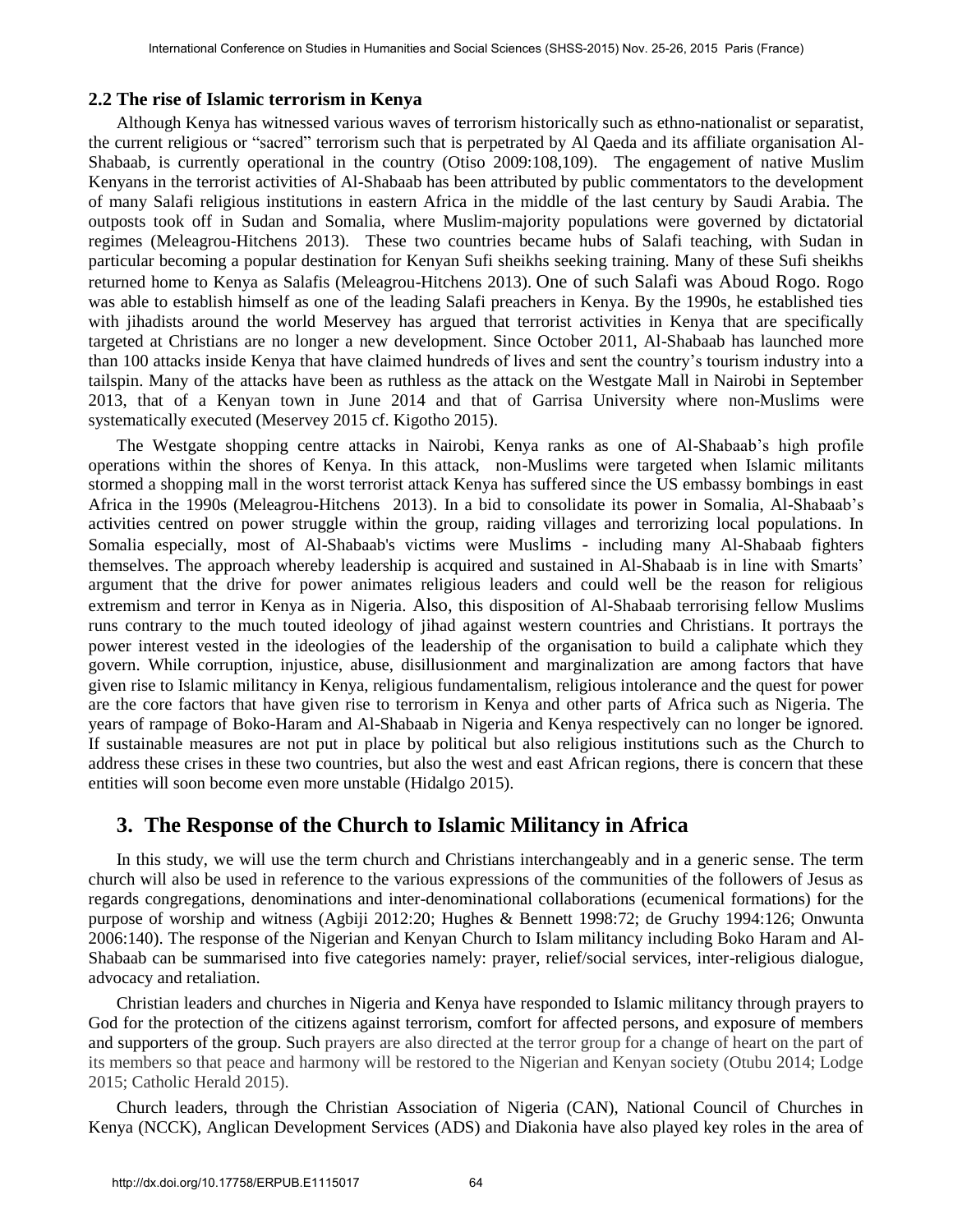relief and social services (Agbiji 2012:119,120; Agbiji 2013:;Githaiga 2013). Such provisions usually include food, shelter, clothing, trauma counselling and medical care immediately while reaching out to the various levels of the ecumenical church organisation for more support. These services have provided much needed succour in critical times(Agbiji 2013) when the Nigerian and Kenyan governments have often been found wanting (Agbiji 2012:118).It is often through such measures that Christians have contributed towards the rehabilitation of ordinary Nigerians and Kenyans who have suffered huge losses because of these crises (Agbiji 2012:119,120; PCN Communiqué 2014:13; Githaiga 2013).

The perennial challenge of Islamic fundamentalism in Nigeria and Kenya, which has brought about colossal destruction of human lives and property in the two countries, has given impetus to the need for dialogue. John Cardinald Onaiyekan (2010:7), immediate past president of CAN, Catholic Archbishop of Abuja and immediate past co-chairman of the Nigerian Inter-religious Council (NIREC), asserts that "inter-religious dialogue is perhaps the best way to describe what we understand by management of our religious diversities". It is to the credit of Nigerian and Kenyan church leaders, that the initiative to engage in dialogue with Islamic leaders constitutes such a giant step towards peace building amongst the two religions and the socio-political and economic development of their societies (Agbiji 2012:121; CAN 2004:2; CAN 2010: 15; Abubakar 2010:1; America 2004:6; Omayio 2015:41; 2014:68).

In addition to religious dialogue, Christian religious leaders operating under the auspices of CAN for instance, are of the view that 'the most important political duty which CAN often performs is its warning and prophetic function' (CAN 2010:13). They are in the main engaged in advocacy through communiqués, press releases and messages from both the pulpit and the mass media. As part of this development, it is significant to observe how it has become characteristic of denominational and ecumenical church bodies to issue public statements at the conclusion of their major meetings and after terror attacks – i.e. statements that relate to socioreligious, economic and political issues (Agbiji 2012:128; CAN 2012; Williams 1988:11; CAN 1988:9-12; Omayio 2015:41; 2014:68). . It is this 'warning and prophetic function' that could play an important advocacy role in the transformation of Nigerian society. church leaders have often reminded both the government and Nigerian society of the precarious conditions prevailing in Nigeria such as Islamic terrorism, and in the process have challenged Nigerian leaders to rise to the challenges of Islamic militancy against Christians and the Nigerian society, poverty, unemployment, human rights abuses, the political crisis, criminal activities and the general insecurity of the nation (CAN 2014a; CAN 2014b; CAN 2014c; CAN 1988:48-50; Mbachirin 2004:654). In addition to press conferences, Kenyan churches respond to terrorism through protests which are intended to pressurise the government to respond more adequately to the acts of terrorism (Dachs 2014).

In contemporary Nigeria, a large number of Christians point to issues of political dominance and violence as the motives of Islam in Northern Nigeria, ultimately aimed at stretching the frontiers of Islamic aggression to other parts of the country (Mang 2014:90). This perceived threat although interpreted differently within the Christian community in Nigeria, has resulted in violent responses to Islamic terrorism on the part of some Christians (Mang 2014:90; Kwashi 2004:65). In Kenya, Christians have not responded violently. There is however an increasing concern that should these attacks continue and should the government and security operatives continue to fail in adequately responding to the crisis, they might resort to violent response (Omayio 2015:41,42; Nzwili 2012).

Yet, R. Niebuhr has warned that the religious person can be tempted to claim divine sanction for very human and harmful actions. They can be tempted to equate their particular interests with eternal truth (Niebuhr 1937, Cited in Graybill 1995). Niebuhr's warning could be assumed to be calling to question the extra-judicial actions of Islamic terrorists who lay claim to a divine mandate and Christian extremists who also kill in self-defence based on a theological stance.

It could be argued that the response of the church so far to religious terrorism has been majorly reactionary than proactive. It is however doubtful if the church has exhausted its resources in its quest for a sustainable presence and witness in the Nigerian and Kenyan society. But it could be argued that in addition to the existing avenues of engagement with the ongoing challenge of Islamic militancy as mentioned above, the various expressions of the church (ecumenical, denominational, congregational and personal) could still evolve other strategies that will not just assist the church to "survive the crisis", but such measures that could enhance the church's witness and could forestall the re-occurrence of similar crisis in the future. Above all, a strategy that is inherently entrenched in the very nature of the church could place the church on a vantage position to blossom through the transformation of crisis to opportunity for the manifestation of Christian neighbourly love, creation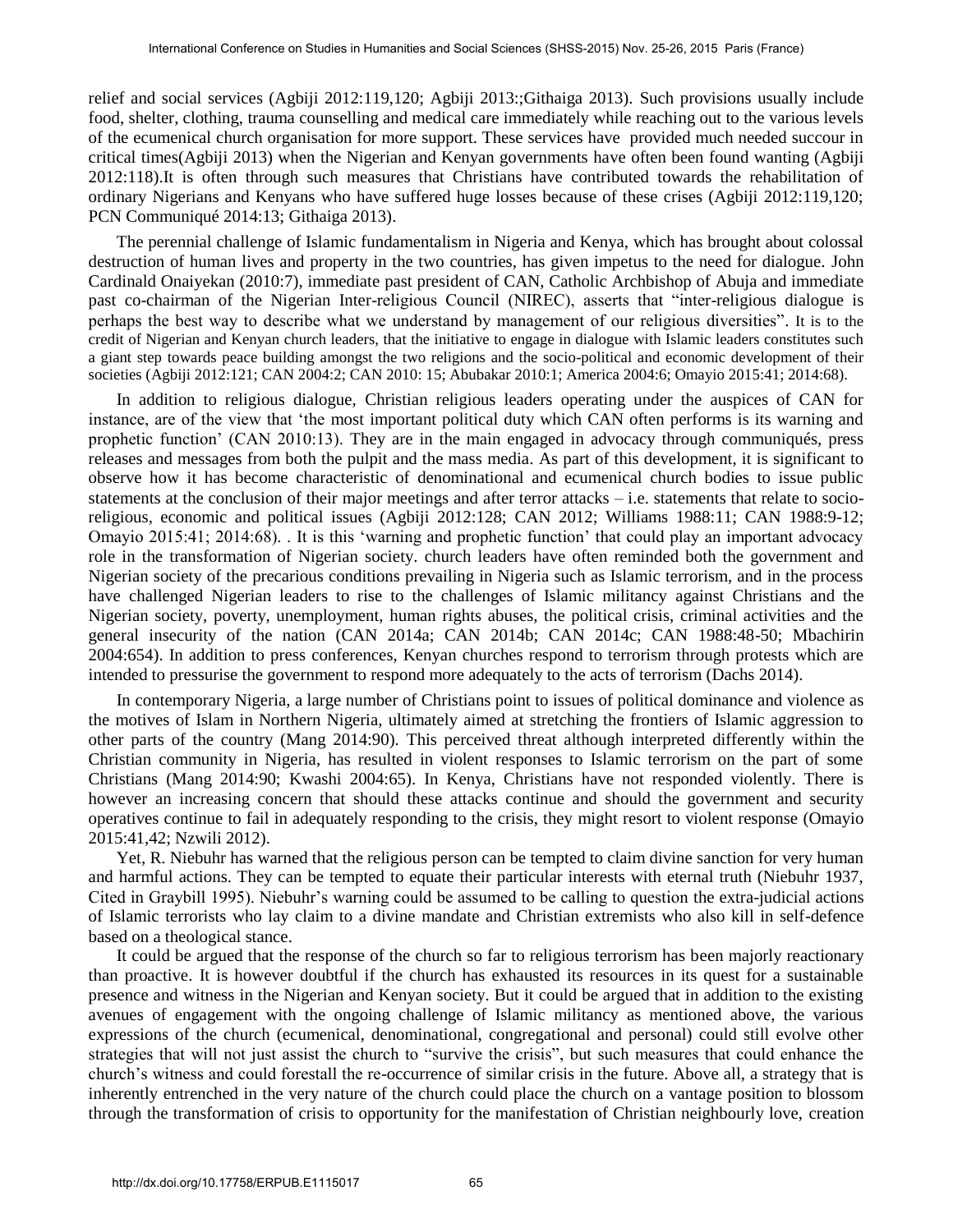of inclusive communities, caring for creation and struggling for justice. These are crucial Christian tenets that show the Gospel in action through the diaconal ministry of the church.

# **4. Stemming the Tide of Islamic Militancy through Christian Diaconia**

Kjell Nordstokke (2014:65) has argued that the concept of diaconia (diakonia) developed in the course of church history, and it has been strongly impacted by the diaconal movement initiated in Germany in the 1830s with its focus on providing health and social services. In finding a theological grounding for the diaconal practice, biblical material was addressed, especially passages that contain the so-called *diak*-words (diakonein, diakonia and diakonoc), which often are translated as *serve*, *service* and *servant*, respectively. Diaconal movement scholars like Kittel (1935), have interpreted these words as "active Christian love of the neighbor" (Nordstokke 2014:65; cf. Kittel 1935). Christian diaconia is therefore rooted in the Gospel teaching according to which the love of God and the neighbour are a direct consequence of faith. As such the diaconal mission of the church and the duty of each of its members to serve are intimately bound up with the very notion of the church and stem from the example of the sacrifice of our Lord Himself, our High Priest, who, in accordance with the Father's will "did not come to be served but to serve and to give up his life as a ransom for many" (Matthew. 20:28) (Ecumenical documents nd:175,176). In deriving its essence from the example of Christ and as an indispensable attribute of the community of faith, the ultimate goal of Christian diaconia is the salvation of humankind from everything which oppresses, enslaves, intimidates, destroys and distorts the image of God, and in doing so, to open the way to salvation. This understanding of diaconia inevitably calls the Christian community to a life of individual and cooperate sacrifice, self-denial and sometimes even martyrdom. The ministry of Christian diaconia ministers to the Christian community and to all who come within range of its knowledge and loving care. The object of Christian diaconia is to overcome evil, by offering deliverance from oppression and injustice. For this reason, diaconia is an essential element that sustains the life and growth of the church (Ecumenical documents nd:176,177).

Based on the tenets of the concept of Christian diaconia, the Christian community in Nigeria and Kenya could effectively mobilise its resources to minister to its fold now facing death, persecution, oppression, intimidation, marginalisation and other forms of injustice. Through the same concept the church could even in the mist of its own pain and suffering fulfil its very nature as creation carer and God's agent by ministering to non-Christians and the agents of terror, their families and communities. The concept of Christian diaconia offers the Nigerian and Kenyan Christian community a vital ecclesial paradigm that if properly engaged within the ecumenical, denominational, congregational and individual levels could assist the Christian community in ministering to the needs of the members of the community and to the larger society. Without undermining the enormous task of fulfilling such an ambitious endeavour in the Nigerian and Kenyan society given the religious, socio-political and economic challenges being posed by Boko Haram and Al-Shabaab, such a diaconal ministry could assist in fostering neighbourly love, building of inclusive communities, caring for creation and struggling for justice. These components that are integral to the nature of the church and its diaconal ministry are needed now more than ever in Africa.

#### **4.1 Diaconia of Neighbourly Love**

The diaconia of neighbourly love requires transforming faith into action. This process requires asking time and again, "who is my neighbour?" (Luke 10:29-37). It also involves individual Christians and Christian communities placing themselves at the disposal of the marginalised, the persecuted, the suffering, the hungry, the thirsty, the sick/wounded and the stranger (Muslim, enemy or terrorist) by asking the question: What do you want me to do for you? (Matthew 25:35-46) (Church of Norway nd:7). Loving and caring for our neighbour involves our whole being and should be based on reciprocity, equality and respect for the integrity of the other. The mutual dependence of human beings requires that throughout life humans should be met with love and compassion. The practical show of love and compassion may sometimes involve small, simple acts. It may also involve major and demanding efforts (Church of Norway nd:7,13).

Aarhus Johannes Nissen (2014:39) has pointed out that the manifestation of neighbourly love in the story of the Good Samaritan could only be possible through seeing, having compassion and acting. What this means is that it is not sufficient to detect those who are suffering by studying statistics or reports of suffering people.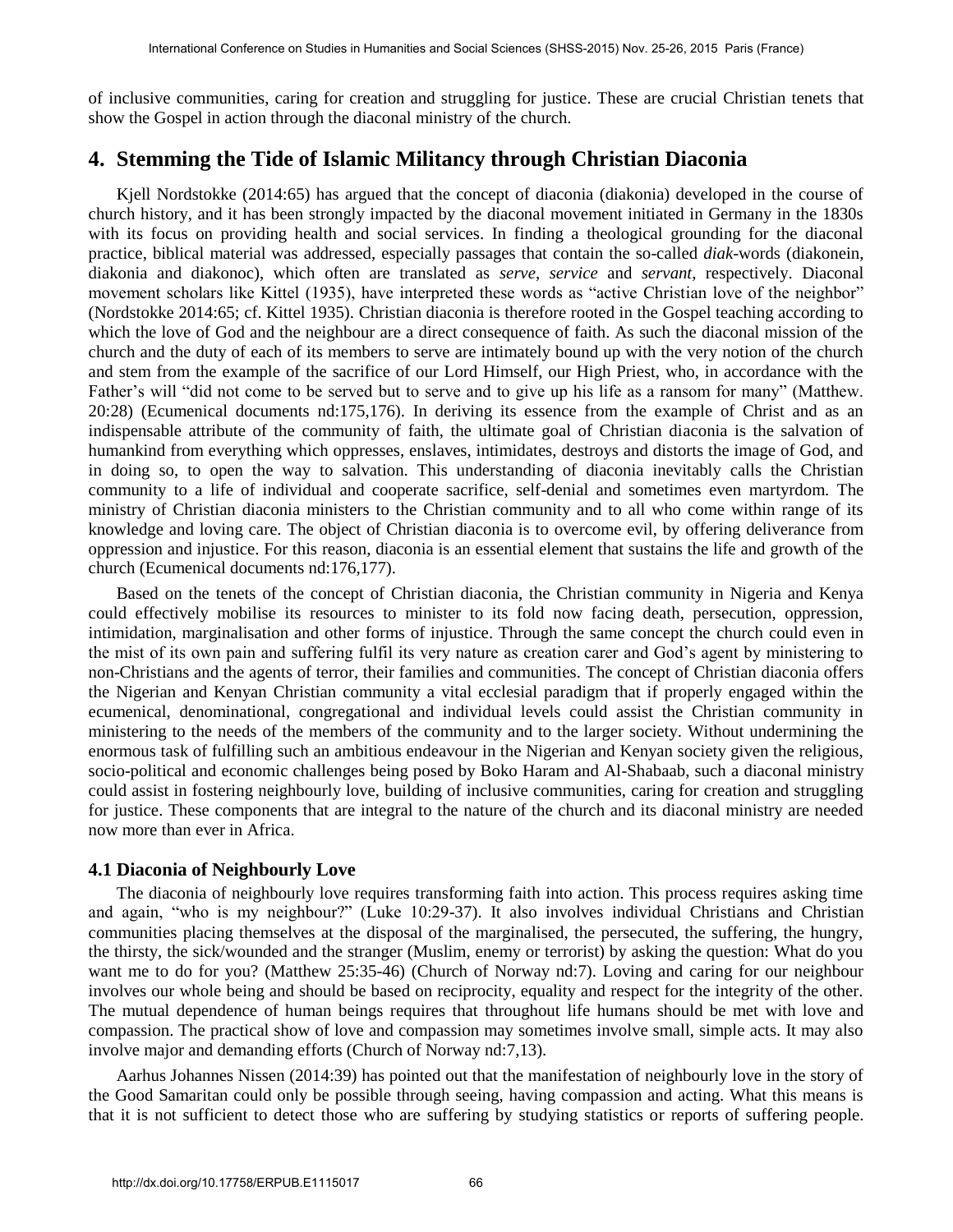Since these persons are flesh and blood (real people), the weight of their real conditions can only be more appreciated by seeing with our own eyes. Secondly, the experiences of the suffering requires more than pity, it requires compassion. Compassion goes far beyond pity; it bridges the gap between perception and effective action. Thirdly, the Samaritan "went to him" (the afflicted). It could thus be noted that it was only when all the tree actions were carried out that the Samaritan was able to do what he did.

The diaconia of neighbourly love calls for the Christian church in Nigeria and Kenya through its ecumenical, denominational, congregational and individual capacities to respond to the challenges of all persons being affected by the acts of terror by Boko Haram, Al-Shabaab and other forms of militant Islam. Such persons include Christians, non-Christians, Muslims, members of Boko Haram, Al-Shabaab and their supporters. Such a diaconia requires the specialised ministry of deacons (ordained and non-ordained) and other volunteers drawn from all over Nigeria, Kenya and beyond with skills and provisions that can assist them to minister to the needs of the afflicted. It requires that these "deacons" visit the places and persons being affected. It is also crucial that the diaconia of neighbourly love be inculcated into all Christians and the practice of it should become the Christian lifestyle. Besides bring healing to the recipients and perpetrators of violence, such a lifestyle could assist in building inclusive communities.

#### **4.2 Building Inclusive Communities through Christian Diaconia**

The Christian community is fundamentally an inclusive community marked by hospitality (Johannes Nissen 2014:41) which has the potential of transmitting its nature to the larger society. The notion of building an inclusive community implies that there are persons that are outside of the community by some reasons which may be cultural, religious, gender, socio-political or economic. Such persons are seen as "strangers". Johannes Nissen (2014:42) has therefore argued that in today's context the "stranger" includes not only the people unknown to us, the poor and the exploited, but also those who are ethnically, culturally and religiously "others" to us. The willingness of the Christian community to accept others in their "otherness" is the hallmark of true hospitality and a pertinent step towards building inclusive communities.

In contexts such as Nigeria and Kenya where religious, ethnic, socio-political and economic divisions are deeply entrenched, building inclusive communities has become indispensable. The challenge of religious otherness between Muslims and Christians is the main driver of terrorism and its consequences. While such experiences of terrorism might create suspicion and hate on the part of the victims and indeed deserves much reflection, it is pertinent to note that an important item of Christian teaching is that we are created to live in fellowship with one another. It is therefore a diaconal responsibility to strengthen relationships between people and to establish new ones when existing relationships break up. Some of the important component s of healthy communities is that they are diverse, inclusive and they offer everyone the opportunity to give and to receive (Church of Norway Plan nd:16-18). For the grace of God manifested in Christ calls the Christian to an attitude of hospitality that is not limited to those who belong to the same group but extends to loving even the enemies (Johannes Nissen 2014:44).To successfully carry out a diaconia of building inclusive communities, teachings that could challenge the ideology of militant Islam but also such that can counter fear and suspicion within various religious communities and justice and reconciliation are crucial.

#### **4.3 Diaconia of Justice and Reconciliation**

The early Christians aimed at constructing a community which in itself was an example of a just society (Johannes Nissen 2014:45). In a society where there is wanton killing of human beings by terrorists, security agents and persons who claim self-defence, the church must show solidarity and join all persons experiencing injustice in the struggle for justice. In fulfilling the diaconia of justice, the church must be a critical voice against all manifestations of injustice and must also meet the challenges posed by these issues through programmes and projects (Church of Norway n.d:20). Such programmes and projects must begin from the Christian community and should flow into the wider society. In this regard, a diaconia of justice must work for the just distribution of the world's resources among Christians and the larger society within the local context and beyond, through financial support by donor agencies and empowerment schemes. Such a diaconia will also support people whose dignity is violated through pastoral care, trauma counselling, awareness campaigns, support groups, etc. Such endeavours should also be accompanied by non-violence, peace, reconciliation, legal actions against perpetrators of injustice and preventive measures. Justice and reconciliation are inseparable.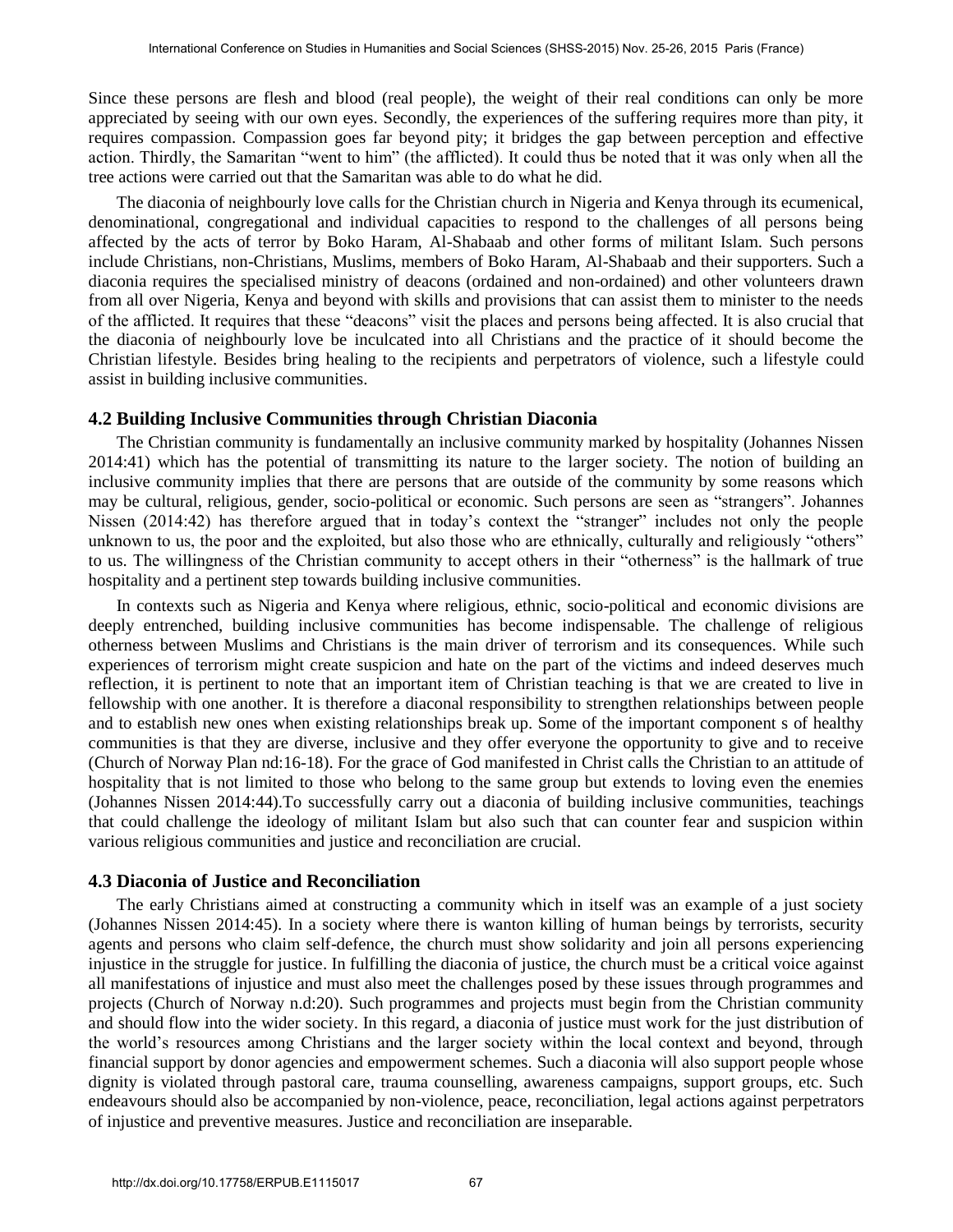Reconciliation is an on-going process aimed at overcoming estrangement. It is rapprochement in-depth as a result of genuine conversation, argument, discussion and debate (Higginson 2009:44). Reconciliation is about transforming dehumanising situations and their personal and social consequences. Social reconciliation is only possible when a community recovers its dignity and honour. It requires that the human rights abuses are brought to light so that victims can tell their stories, be heard, grieve and gain the support of their communities, and for the perpetrators to admit to their abuses. According to Beyers Naude (1991:227), "No healing is possible without reconciliation, and no reconciliation is possible without justice, and no justice is possible without some form of genuine restitution". In Nigeria and Kenya, diaconia of justice and reconciliation must begin within the Christian fold and their respective ethnic groups and must progress to the adherents of Islam and ultimately to the groups of militant Islam. An approach to reconciliation and justice directed at the Christian community itself will deal with issues pertaining to denominational differences and ethnic suspicions which are deeply entrenched in the Nigerian and Kenyan society. The diaconia of justice and reconciliation can then proceed to the adherents of Islam and Islamic militant groups.

Christian diaconia of justice and reconciliation will have to build synergy with government and civil society (Higginson 2009) to ensure adequate security for Christians and other vulnerable persons. By engaging ecclesial institutional power in tandem with government, the Christian diaconia of justice and reconciliation will have to ensure that government fulfils its responsibility of protecting its citizens from terrorism and intimidation (Romans 13:3). In the same vein, diaconial collaboration with civil society through the institutional power of the church will ensure that publicity is made and civil actions will be engaged to bring to the notice of the Nigerian society and beyond all forms of threats and actions that are tantamount to human rights abuses against Christians. Where the church feels the government and its security operatives cannot or is failing to protect Christians from terrorists, the church's diaconia of justice should be at liberty to explore responsible measures that can assist Christians to obtain security services for their lives and property. Christians like other citizens have a right to self-defence where they face conditions that perpetually place them in danger and insecurity (Higginson 2009). As an important component of the Christian diaconia of justice, all Christians serving in executive, legislative and security arms of government must be encouraged to be sensitive to the security situation of the nation and must be committed to their responsibilities to the state, the Christian community and other citizens.

### **5. Conclusion**

Boko Haram, Al-Shabaab and the supporters of militant Islam appear to have declared war against Christians in Nigeria and Kenya and the church is suffering a high level of casualties. This war of militant Islam is arguably driven by a religious agenda: Islamisation of Nigeria and Kenya through the introduction of strict sharia legal system aimed at the subjugation of Christians as second-class citizens or the obliteration of Christianity through persecution, intimidation and martyrdom. The response of the church so far although commendable, still lacks the capacity to contain the crisis, enable the healing and flourishing of the church and forestall the emergence of such crisis in Nigeria and Kenya, in the future. A creative strategy that is theologically and ideologically embedded in the very nature of the church has become inevitable. Such a strategy must incorporate the present mode of the churches engagement but must assist the church to go beyond its present scope. The new strategy suggested in this paper includes the deliberate use of the concept of Christian diaconia through the diaconia of neighbourly love, building of inclusive communities and struggling for justice and reconciliation. Such strategy of Christian engagement initiated by Church leaders in contemporary Nigeria and Kenya could mitigate the impact of the crisis of Boko Haram and Al-Shabaab to the benefit of Christians, Muslims and the entire Nigerian and Kenyan society. Although Jihad is still a paramount raison d'eˆtre for al-Shabaab and Boko Haram, the groups are increasingly being seen as an ordinary struggle for power between different movements where ideologies count for less than power and the struggle of these organisations to create territories and to wrestle political power from existing governments within the areas of their operation (Marchal 2009:399). Yet, the capacity of these groups to cause greater socio-economic and political destruction in Africa cannot be underestimated.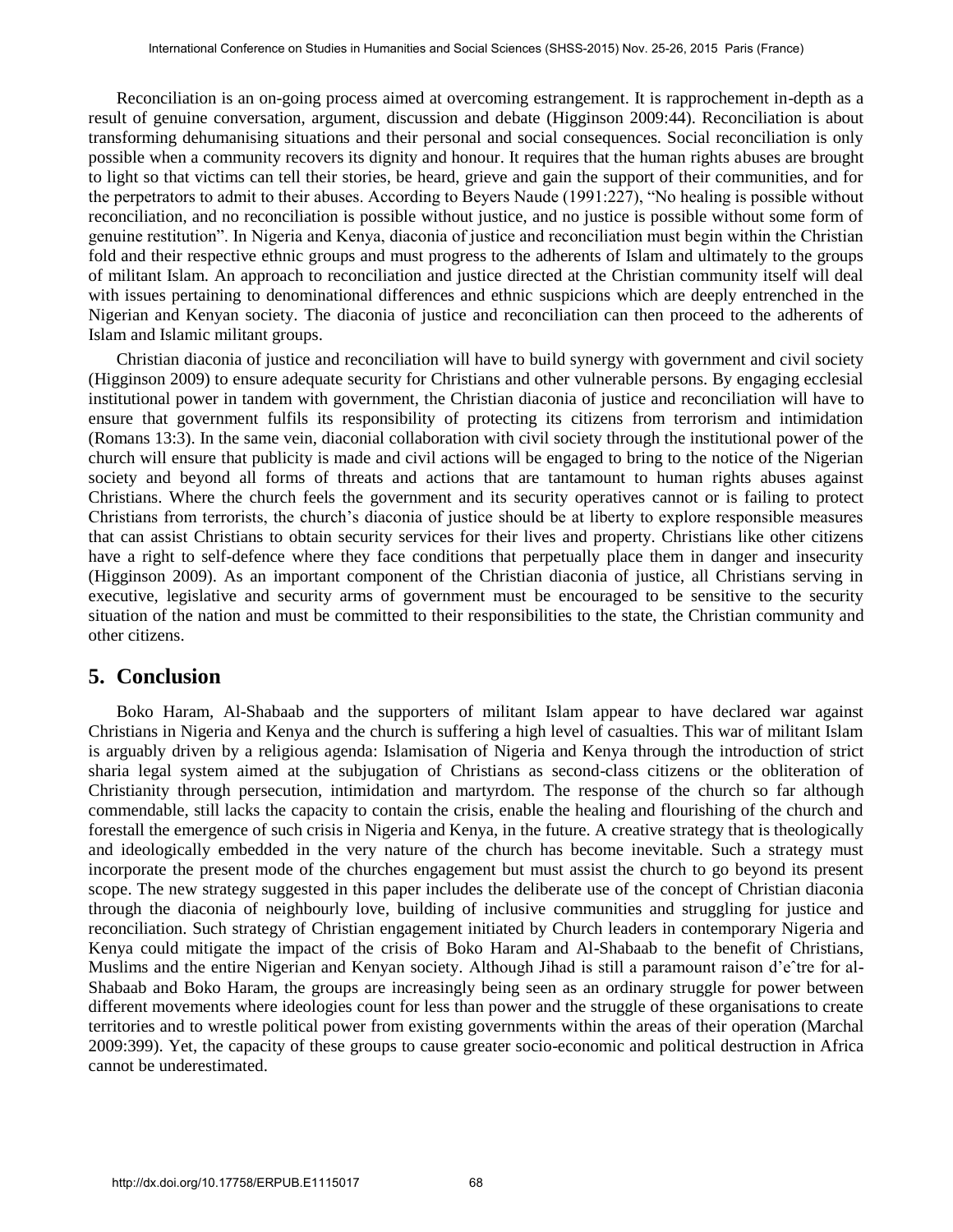# **6. Acknowledgement**

This material is based upon work supported by the National Research Foundation (NRF) of South Africa under grant Nos. 88489 and 85113. Any opinions, findings and conclusions or recommendations expressed in this material are those of the authors and therefore the NRF does not accept liability in regard thereto.

# **7. References**

- [1] J. N. Aarhus, "Creating a space for the others: the marginalised as a challenge to Diaconia and church- a theological perspective," *Diaconia,* vol. 5, pp. 31–46, 2014.
- [2] M.S. Abubakar, "You and your Muslim neighbour," presented at a seminar of the National Executive Committee (NEC) of the Christian Association of Nigeria (CAN), Abuja, March 20, 2010.
- [3] [D. E. Agbiboa, "The Nigerian burden: religious identity, conflict and the current terrorism of Boko Haram",](http://dx.doi.org/10.1080/14678802.2013.770257) *Conflict Security & Development*[, vol. 13, no.1, 2013, pp.1-29. DOI:10.1080/14678802.2013.770257.](http://dx.doi.org/10.1080/14678802.2013.770257)  <http://dx.doi.org/10.1080/14678802.2013.770257>
- [4] O. M. Agbiji, "Development-oriented church leadership in post-military Nigeria: A sustainable transformational approach," PhD dissertation, Stellenbosch University, Stellenbosch, South Africa, 2012.
- [5] G. Alexander, 2013. "Dozens die as Islamic militants attack Kenyan shopping mall," *The Guardian* 2013, viewed 9 September 2015 Available:<http://www.theguardian.com/world/2013/sep/21/kenyan-shopping-mall-attack-dead>
- [6] *America*. "Nigerian bishops plead for peace and dialogue," *America: The National Catholic Review*, 7-14 June 6, 2004, viewed 24 January 2011, Available: [http://business.highbeam.com/410107/article-1G1-119186151/nigerian-bishops](http://business.highbeam.com/410107/article-1G1-119186151/nigerian-bishops-plead-peace-and-dialogue)[plead-peace-and-dialogue](http://business.highbeam.com/410107/article-1G1-119186151/nigerian-bishops-plead-peace-and-dialogue)
- [7] J. Carson, "US Official: Violence in Nigeria isn't about religion," *Daily Trust*, April 6, 2012.
- [8] Christian Association of Nigeria (CAN), "Communique of 2nd General Assembly," in *Religion in a secular state: Proceedings of the Second Assembly of the Christian Association of Nigeria*, A. O. Makozi and G. J. A. Ojo Eds. Abuja, Nigeria: CAN, 1988, pp. 48-50.
- [9] Christian Association of Nigeria (CAN), *Constitution of the Christian Association of Nigeria*, Abuja: CAN, 2004.
- [10]Christian Association of Nigeria (CAN), *Brief story of the Christian Association of Nigeria*, Abuja: CAN, 2010.
- [11]Christian Association of Nigeria (CAN), "Christian Association of Nigeria gives final call to Federal Government on violence against Christians," viewed 7 February 2014, Available: [http://cannigeria.org/christians-association-of-nigeria](http://cannigeria.org/christians-association-of-nigeria-gives-final-call-to-federal-govt-on-violence-against-christains/)[gives-final-call-to-federal-govt-on-violence-against-christains/](http://cannigeria.org/christians-association-of-nigeria-gives-final-call-to-federal-govt-on-violence-against-christains/)
- [12]Christian Association of Nigeria (CAN), "CAN tasks politicians on tolerance, peace in 2014," viewed 3 March 3, 2014, Available:<http://www.informationng.com/tag/christian-association-of-nigeria>2014a.
- [13]Christian Association of Nigeria (CAN), "Leaders should be elected based on competence, not religion CAN," viewed March 3, 2014, from<http://www.informationng.com/tag/christian-association-of-nigeria>2014b.
- [14]Christian Association of Nigeria (CAN), "CAN youth wing decries recent killing of students in Yobe," viewed March 3, 2014, from [http://www.informationng.com/tag/christian-association-of-nigeria 2](http://www.informationng.com/tag/christian-association-of-nigeria)014c.
- [15]Church of Norway National Council. *Church of Norway plan for diakonia*. Oslo: Church of Norway Information Service, viewed August 19, 2014, Available: [http://www.kirken.no/english/doc/engelsk/Plan\\_diakonia2\\_english.pdf.](http://www.kirken.no/english/doc/engelsk/Plan_diakonia2_english.pdf)
- [16]K. Cronin, "Behind the Curve: Globalization and International Terrorism," *International Security*, vol. 27, no. 3, 2002, pp. 30-58.
- [17]B. Dachs, "Christians in Kenya 'living in fear' after latest Islamist attack," Catholic Herald, 2014, viewed September 8, 2015, Available: [http://www.catholicherald.co.uk/news/2014/12/08/christians-in-kenya-living-in-fear-after-latest](http://www.catholicherald.co.uk/news/2014/12/08/christians-in-kenya-living-in-fear-after-latest-islamist-attack/)[islamist-attack/](http://www.catholicherald.co.uk/news/2014/12/08/christians-in-kenya-living-in-fear-after-latest-islamist-attack/)
- [18]J. W. de Gruchy, Christian community, in *Doing Theology in Context: South African Perspectives*. Maryknoll, NY: Orbis Books, 1994.
- [19]Ecumenical Document, Church and service: An Orthodox approach to diaconia, 2014.
- [20]L. Githaiga, "Diakonia-Kenya," viewed September, 1, 2015, Available: [http://www.diakonia.se/en/Where-we](http://www.diakonia.se/en/Where-we-work/Africa/Kenya/)[work/Africa/Kenya/2](http://www.diakonia.se/en/Where-we-work/Africa/Kenya/)013.
- [21]L. S. Graybill, *Religion and resistance politics in South Africa*, Westport: Praeger, 1995.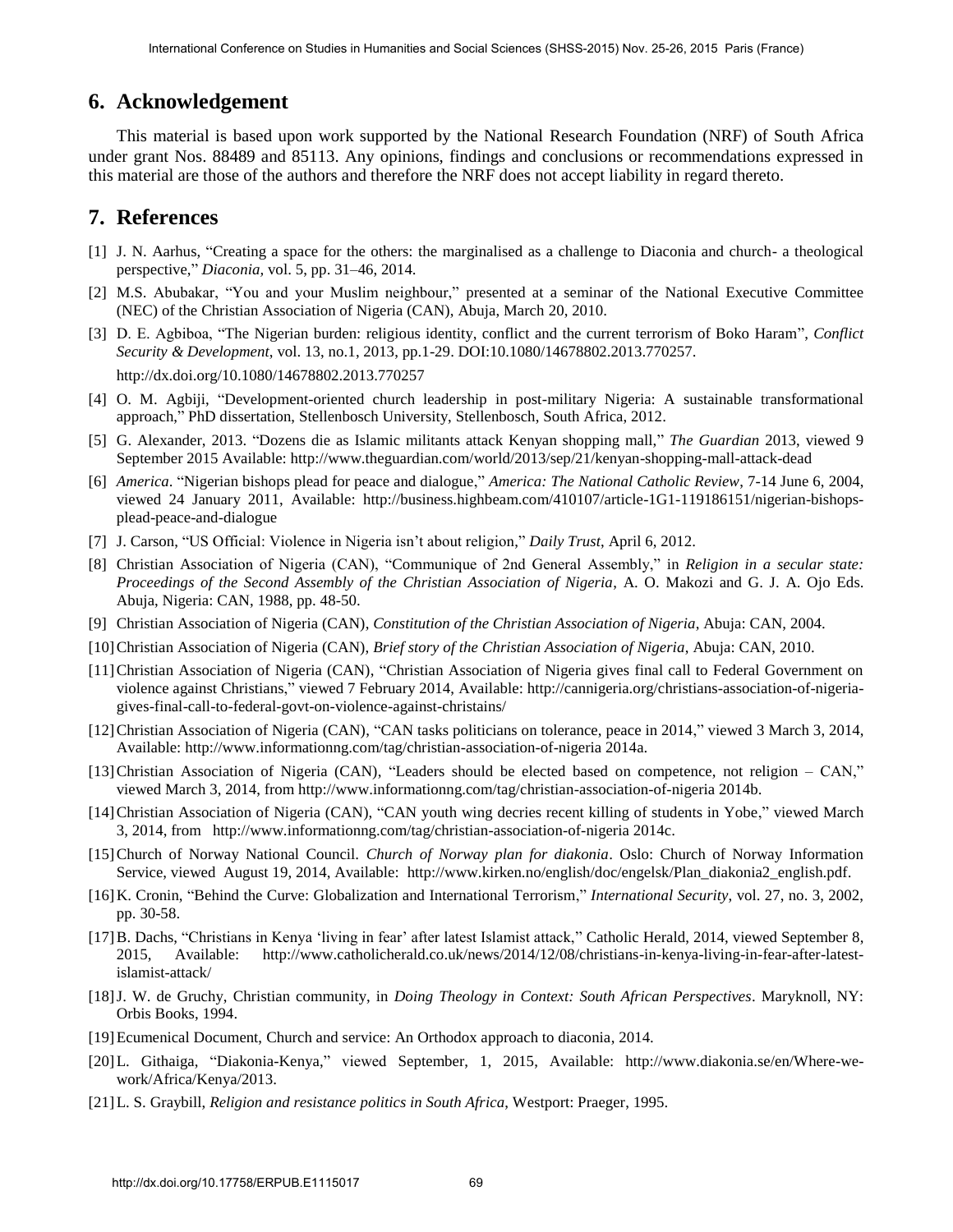- [22]J. Harnischfeger, "Boko Haram and its Muslim critics: Observations from Yobe State" in *Boko Haram: Islamism, politics, security and the state in Nigeria*, M. de Montclos, Ed. Leiden: African Studies centre, 2014, pp. 33-62.
- [23]P. Hidalgo, "Kenya's Own Worst Enemy," *Foreign Affairs*, viewed September 8, 2015, Available: [https://www.foreignaffairs.com/articles/kenya/2015-04-12/kenyas-own-worst-enemy 2](https://www.foreignaffairs.com/articles/kenya/2015-04-12/kenyas-own-worst-enemy)015.
- [24]P. Hidalgo, "Al Shabab's Last Stand?" *Foreign Affairs*, viewed September 8, 2015, Available: https://www.foreignaffairs.com/articles/kenya/2014-09-11/al-shababs-last-stan[d 2014.](https://www.twitter.com/share?text=Al%20Shabab%27s%20Last%20Stand%3F&url=https%3A//www.foreignaffairs.com/articles/kenya/2014-09-11/al-shababs-last-stand%3Fcid%3Dsoc-tw-rdr&via=ForeignAffairs)
- [25] F. C. Higginson, "Diakonia as a case study in Christian non-violent social action for peace and social justice in South Africa 1976-1982," MA dissertation, University of KwaZulu-Natal, KwaZulu-Natal, South Africa.
- [\[26\]S. B. Hobolt, et al. « Religious intolerance and Euroscepticism"](http://dx.doi.org/10.1177/1465116511404620) *European Union Politics,* vol. 0, no.0, 2014, pp.1–21. [DOI: 10.1177/1465116511404620.](http://dx.doi.org/10.1177/1465116511404620)

<http://dx.doi.org/10.1177/1465116511404620>

- [27]D. Hughes and M. Bennett, *God of the poor: A Biblical vision of God's present rule*. Cumbria: OM Publishing, 1998.
- [28]Human Rights Watch Report, "Spiralling violence: Boko Haram attacks and security force abuses in Nigeria," viewed August 22, 2014, Available: [http://www.hrw.org/sites/default/files/reports/nigeria1012webwcover\\_0.pdf](http://www.hrw.org/sites/default/files/reports/nigeria1012webwcover_0.pdf) 2012.
- [29]E. Huovinen, "Diaconia a basic task of the Church," *Pro Ecclesia* vol. 3, no. 2, 1994, pp. 206-214.
- [30]L. R. Iannaccone and E. [Berman, "Religious extremism, the good, the bad, and the deadly,"](http://dx.doi.org/10.1007/s11127-006-9047-7) *Public Choice*, 2006, [128:109-129, DOI: 10.1007/s11127-006-9047-7](http://dx.doi.org/10.1007/s11127-006-9047-7)

<http://dx.doi.org/10.1007/s11127-006-9047-7>

- [31]W. Kigotho, "Churches accuse Muslim scholars of 'inaction' over attack. University," World News, viewed September 8, 2015, Available:<http://www.universityworldnews.com/article.php?story=20150423163242805>
- [32]B. Kwashi, "Conflict, suffering and peace in Nigeria," *Transformation Journal,* vol. 21, no. 1, 2004, pp. 60–69.
- [33]H. G. Mang, « Christian perceptions of Islam and society in relation to Boko Haram and recent events in Jos and northern Nigeria" in *Boko Haram: Islamism, politics, security and the state in Nigeria*, M. de Montclos, Ed. Leiden: African Studies centre, 2014, pp. 85-109.
- [34]R. Marchal, "A tentative assessment of the Somali Harakat Al-Shabaab," *Journal of Eastern African Studies*, vol.3, no. 3, 2009, pp. 381-404.
- [35]A. Meleagrou-Hitchens, "Jihad comes to Kenya: Interview with a militant," *Foreign Affairs*, 2013, viewed September 17, 2015, Available: https://www.foreignaffairs.com/articles/kenya/2013.../jihad-comes-kenya
- [36]J. Meservey, "Terrorist Turf Wars:Why al Shabab Attacked Kenya's Garissa University College" *Foreign Affairs*, viewed September 8, 2015, Available: https://www.foreignaffairs.com/articles/kenya/2015-04-07/terrorist-turf-wars
- [37]K. Mohammed, "The Message and methods of Boko Haram" in *Boko Haram: Islamism, politics, security and the state in Nigeria*, M. de Montclos, Ed. Leiden: African Studies centre, 2014, pp. 9-32.
- [38]T. M. Monsma, *Hope for the Southern world: Impacting societal problems in the non-Western world,* Loveland: CCW Books, 2006.
- [39]H. Mwakimako, "Christian–Muslim Relations in Kenya: A Catalogue of Events and Meanings," *Islam and Christian– Muslim Relations*, vol. 18, no. 2, April 2007, pp. 287–307.
- [40]B. Naude, "The role of the Church in a changing South Africa", in L. Alberts *et al* (eds), 1991.
- [41]K. Nordstokke, "Diakonia according to the Gospel of John," *Diaconia*, vol. 5, 2014, pp. 65–76.
- [42]F. Nzwili, "After attacks, Kenyan Muslims guard Christian churches," *The Christian Science Monitor*, 2012, viewed on September 9, 2015, Available: [http://www.csmonitor.com/World/Africa/2012/0710/After-attacks-Kenyan-](http://www.csmonitor.com/World/Africa/2012/0710/After-attacks-Kenyan-Muslims-guard-Christian-churches)[Muslims-guard-Christian-churches](http://www.csmonitor.com/World/Africa/2012/0710/After-attacks-Kenyan-Muslims-guard-Christian-churches)
- [43]E. Obadare, "In search of a public sphere: the fundamentalist challenge to civil society in Nigeria," *Patterns of Prejudice,* vol. 38, no. 2, 2004, pp.177-198.
- [44]M. A. Oduyoye, *Hearing and knowing: Theological reflections on Christianity in Africa,* Maryknoll: Orbis Books, 1986.
- [45]A. Olojo, "Nigeria's troubled North: Interrogating the drivers of public support for Boko Haram," viewed 5 August 2014, Available:<http://www.icct.nl/download/file/ICCT-Olojo-Nigerias-Troubled-North-October-2013.pdf>
- [46]P. A. Omayio, "Keeping Religion out of a Conflict: Learning from the Kenyan Church," *International Journal of Sociology and Anthropology*, vol. 7, no. 2, 2015, pp. 38-45.